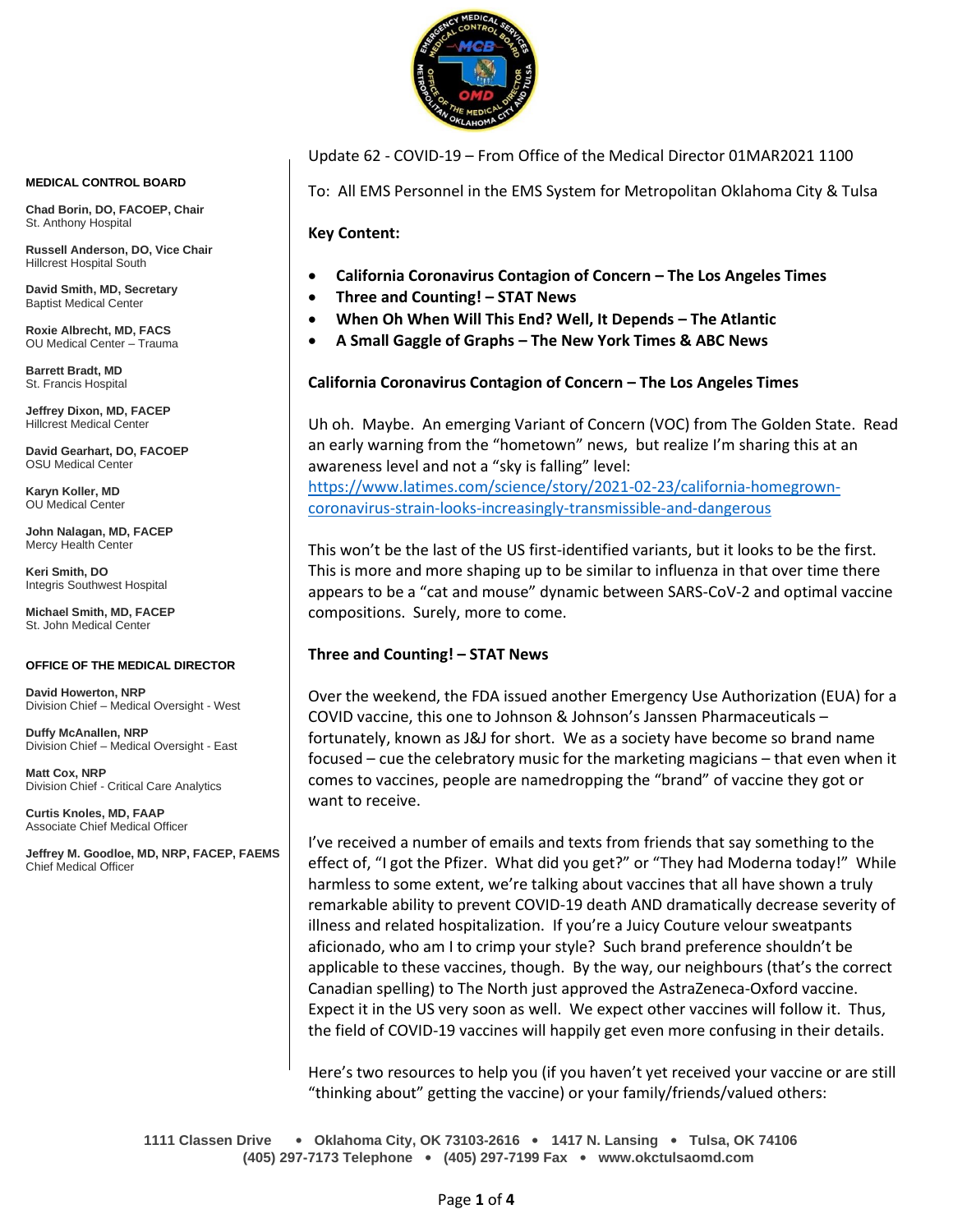- 1. Get the vaccine and get the "brand" of vaccine that is offered at the first place you can secure a vaccination appointment. No hesitation and no doubt. That will be the most effective vaccine for you. Waiting for the "summer fashion line from brand X of vaccine" only does one thing: prolongs the time you are unprotected from this deadly and dreadful SARS-CoV-2 virus that causes COVID-19!
- 2. Here's a timely piece from *STAT News* in helping us understand the particulars dose schedule, etc. of the now three vaccines approved in the US: [https://www.statnews.com/2021/02/02/comparing-the-covid-19-vaccines-developed](https://www.statnews.com/2021/02/02/comparing-the-covid-19-vaccines-developed-by-pfizer-moderna-and-johnson-johnson/)[by-pfizer-moderna-and-johnson-johnson/](https://www.statnews.com/2021/02/02/comparing-the-covid-19-vaccines-developed-by-pfizer-moderna-and-johnson-johnson/)

## **When Oh When Will This End? Well, It Depends – The Atlantic**

As chaotic and at first even overwhelming as it can be getting into a "big is big and bad is bad" situation (think about being the first due apparatus for a 100+ vehicle collision on an icy, foggy interstate highway), declaring with accuracy that such a situation is "done" or "over" or "won" sometimes isn't any less murky or easy.

When will we be officially "post pandemic" isn't yet established and it may not have nearly as firm a definition that we'd like to think such does. Here's a thoughtful piece on this very topic from *The Atlantic*: <https://www.theatlantic.com/health/archive/2021/02/how-know-when-pandemic-over/618122/>

## **A Small Gaggle of Graphs – The New York Times & ABC News**

The last few Updates have been more intense in text and resources, so how about we end this Update with some graphs of mostly good news at that? Thanks to the great team at *The New York Times* for continuing its work over a year plus now and the outlook on vaccine availability continues to get better with the graphics courtesy of ABC News. Hopefully, we can see additional entry lines added to that graphic soon.



Updated March 1, 2021, 8:19 A.M. E.T. Leer en español



Day with reporting anomaly. Hospitalization data from the Covid Tracking Project; 14-day change trends use 7-day averages.

**1111 Classen Drive** • **Oklahoma City, OK 73103-2616** • **1417 N. Lansing** • **Tulsa, OK 74106 (405) 297-7173 Telephone** • **(405) 297-7199 Fax** • **www.okctulsaomd.com**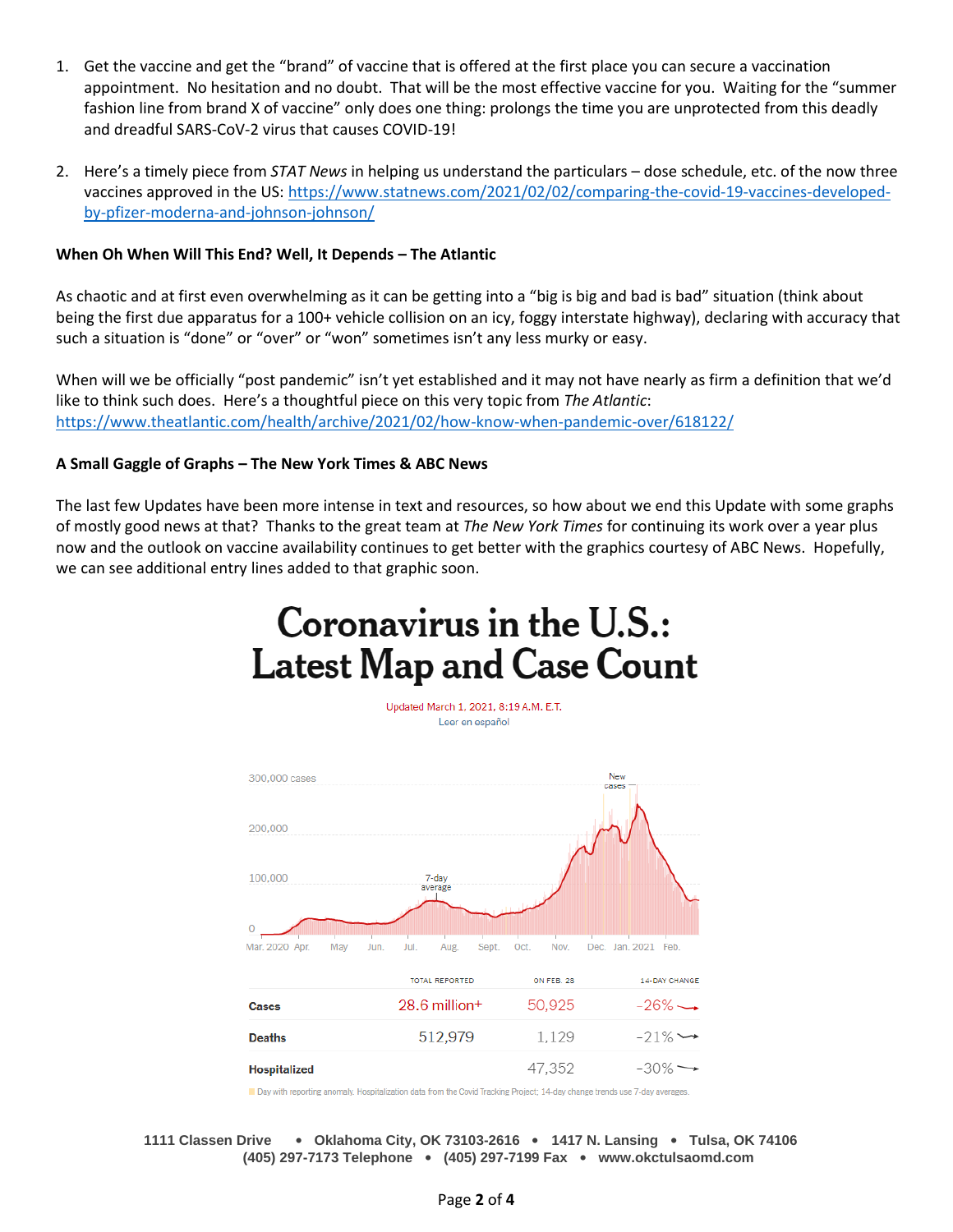

# Oklahoma Coronavirus Map and Case Count

Updated March 1, 2021, 8:19 A.M. E.T.



Day with reporting anomaly. Hospitalization data from the Covid Tracking Project; 14-day change trends use 7-day averages.

**1111 Classen Drive** • **Oklahoma City, OK 73103-2616** • **1417 N. Lansing** • **Tulsa, OK 74106 (405) 297-7173 Telephone** • **(405) 297-7199 Fax** • **www.okctulsaomd.com**